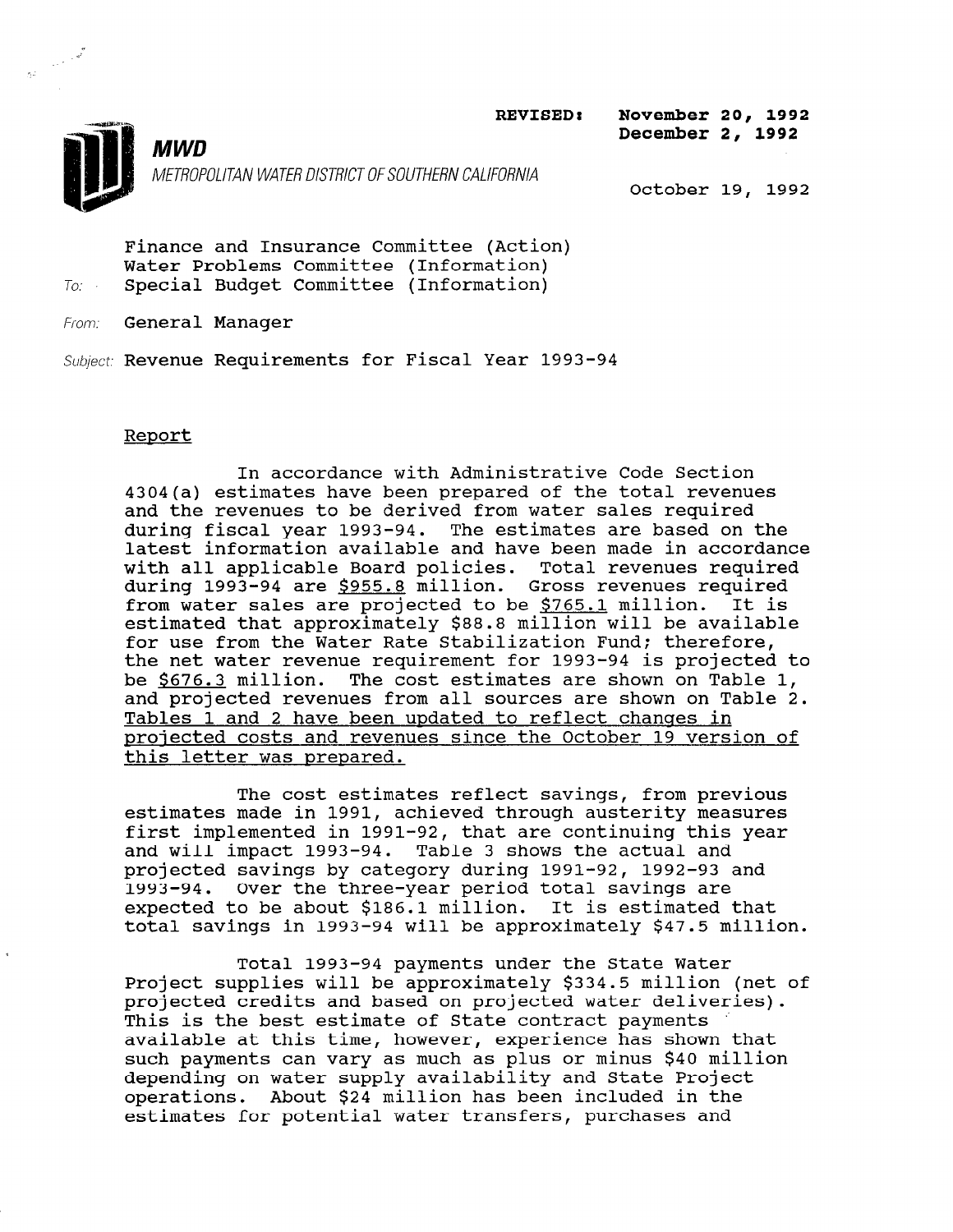Finance and Insurance Committee Water Problems Committee

 $\mathcal{J}$ 

estimates for potential water transfers, purchases and exchanges of up to 100,000 acre-feet. An additional \$25 million has been designated for further water transfers, purchases and exchanges, or to increase working capital if additional water is not needed.

The cost estimates also reflect the District's increasing commitment to water conservation, local projects development and groundwater recovery. Total funding for these water management programs will increase \$9.6 million (37 percent) in 1993-94 to a total of \$35.9 million.

Table 4 shows the three cost/revenue alternatives resulting from staff discussion with and input from the Special Budget Committee. The alternatives have been updated to reflect the revised cost estimates shown in Table 1. The water revenue requirement of \$676.3 million recommended in this letter is consistent with Alternatives A and B and a projected untreated noninterruptible water rate increase of \$57 per acre-foot (21 percent). Alternative C maintains a \$5 standby charge and would require water revenue of \$701.3 million and a rate increase of \$72 per acre-foot.

Should your Board adopt the recommendation in this letter it will be necessary to determine the source from which \$50 million in firm revenue is to be raised during 1993-94. Alternative A calls for an increase in the water standby charge to \$10 per acre or per parcel if less than an acre. Alternative B calls for a \$50 million availability of vice charge to be collected directly from the member .gencies. In analyzing legal risks, which were outlined in the General Counsel's letter dated October 31,1991, the service charge is less likely to be subject to successful legal challenge than the standby charge. For example, while the 1992 standby charge process is well underway, it should be observed that in the future the District's authority to collect the standby charge through the county tax collector could be challenged.

Table 5 shows a ten-year projection of untreated noninterruptible water rates and the surcharge for water treatment. Table 6 shows the retail impact of the projected \$57 per acre-foot untreated rate increase together with the projected \$13 per acre-foot increase in the water treatment surcharge. The cost of water to the average household would increase by approximately \$1.46 per month. The cost of 100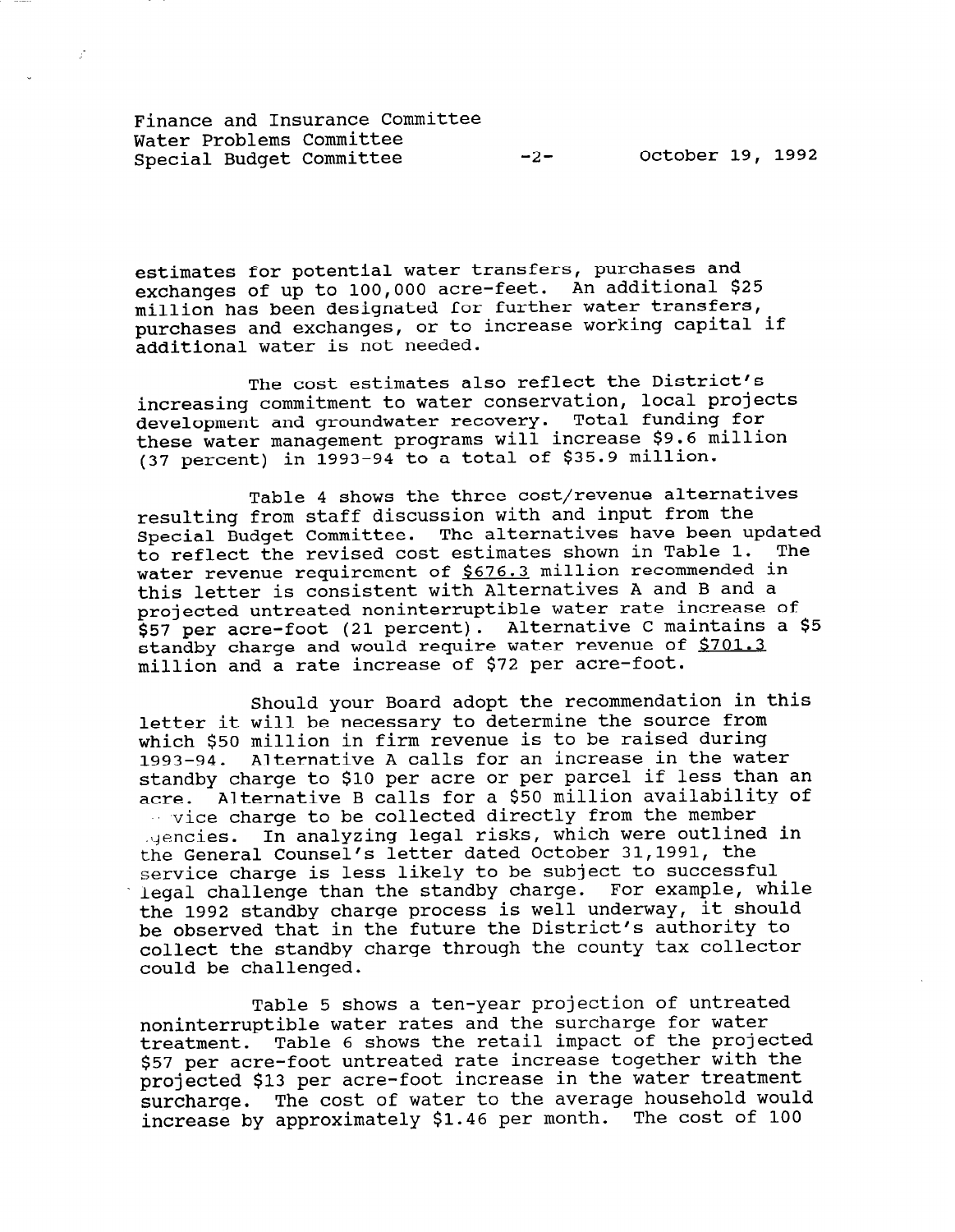Finance and Insurance Committee Water Problems Committee Special Budget Committee -3- October 19, 1992

gallons of District delivered water would increase about two cents.

The recommendations made in this letter are exempt from the California Environmental Quality Act because they can have no possible effect on the environment.

#### Committee Assignments

This letter is being referred to:

The Special Budget Committee because of its authority to review and make recommendations on proposed annual budgets pursuant to Administrative Code Section 2531;

The Finance and Insurance Committee because of its authority to study, advise and make recommendations with regard to the determination of revenues to be obtained through sales of water, water standby or availability of service charges and the levying of taxes pursuant to Administrative Code Section 2441(e); and

The Water Problems Committee because of its authority to study, advise and make recommendations with regard to policies affecting the selling prices of water and policies regarding water standby and availability of service charges within the District pursuant to Administrative Code Section 2481(d),(e) and (f).

#### Recommendations

#### FINANCE AND INSURANCE COMMITTEE FOR ACTION.

It is recommended that the Finance and Insurance Committee:

1) Approve the use of up to \$89 million from the I) Approve the use of up to you million from the 1993-94 costs<br>1993-94 costs

2) Make a determination that \$50 million in firm revenues will be raised during fiscal year 1993-94 from revenues will be faised during fiscal year 1995-94 from:<br>The contract standby change or an availability of service eiruei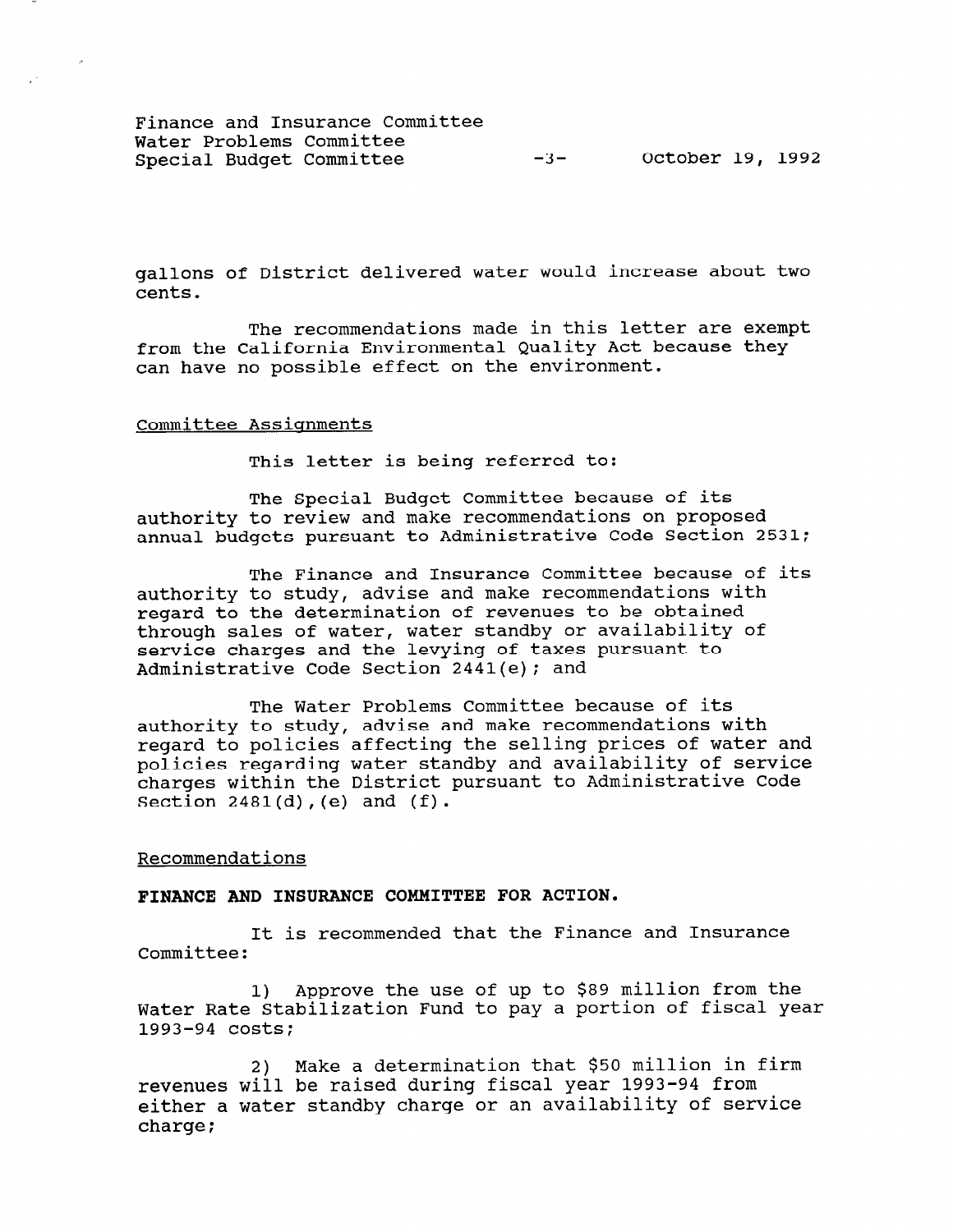Finance and Insurance Committee Water Problems Committee Special Budget Committee -4- October 19, 1992

3) Make a determination that revenues required from water sales during fiscal year 1993-94 should not be less than \$676.3 million; and

4) Forward these determinations to the Water Problems Committee for consideration at its January 1993 meeting.

With Ashe

CGP/KRN:lg 93-94Rev.lg

 $\frac{1}{2} \frac{1}{2} \sum_{i=1}^{n} \frac{1}{2} \sum_{j=1}^{n} \frac{1}{2} \sum_{j=1}^{n} \frac{1}{2} \sum_{j=1}^{n} \frac{1}{2} \sum_{j=1}^{n} \frac{1}{2} \sum_{j=1}^{n} \frac{1}{2} \sum_{j=1}^{n} \frac{1}{2} \sum_{j=1}^{n} \frac{1}{2} \sum_{j=1}^{n} \frac{1}{2} \sum_{j=1}^{n} \frac{1}{2} \sum_{j=1}^{n} \frac{1}{2} \sum_{j=1}^{n} \frac{1}{2} \sum$ 

Attachments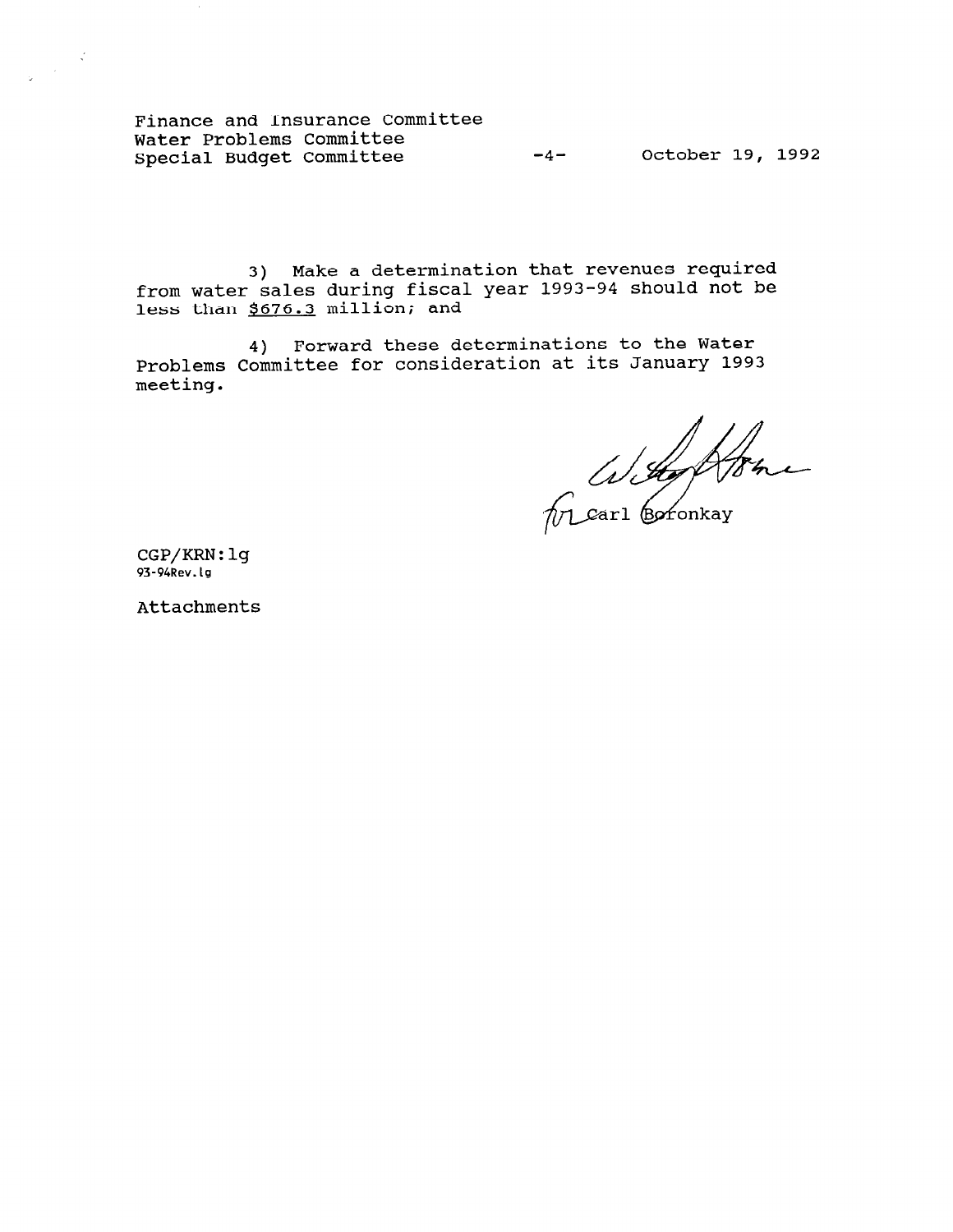$\mathcal{A}$ 

 $\hat{\mathcal{A}}$ 

| <b>PROJECTED COSTS</b><br>(Cash Basis -- \$ in Thousands)                                                                  |                        |                          |                          |
|----------------------------------------------------------------------------------------------------------------------------|------------------------|--------------------------|--------------------------|
|                                                                                                                            | 1992-93                | 1993-94                  | 1994-95                  |
| STATE WATER PROJECT PAYMENTS                                                                                               | \$309,239              | \$334,542                | \$379,468                |
| WATER TRANSFERS/PURCHASES/EXCHANGES                                                                                        | 394                    | 24,000                   | 48,000                   |
| <b>COLORADO RIVER SUPPLIES</b>                                                                                             | 77.280                 | 99,820                   | 133,618                  |
| WATER MANAGEMENT PROGRAMS<br>LOCAL PROJECTS RECLAIMED WATER<br><b>GROUNDWATER RECOVERY</b><br>CONSERVATION CREDITS PROGRAM | 4,400<br>600<br>21,263 | 6,900<br>4 000<br>25,000 | 9,700<br>9,100<br>28,000 |
| MWD CAPITAL PROGRAM<br><b>DEBT SERVICE</b><br>PAY AS YOU GO                                                                | 108,033<br>8,650       | 110,363<br>64,876        | 162,562<br>81,305        |
| MWD OPERATIONS AND MAINTENANCE<br>OPERATING EQUIPMENT PURCHASES                                                            | 192,622<br>9,211       | 215,268<br>18,000        | 239,631<br>18,000        |
| TOTAL COSTS                                                                                                                | \$731,692              | S902.769                 | \$1,109,384              |
| WORKING CAPITAL INCREASE OR ADDITIONAL<br>WATER TRANSFERS/PURCHASES/EXCHANGES                                              |                        | 25 000                   | 25,000                   |
| ADJUSTMENTS IN RESERVES                                                                                                    | 50,059                 | 28.072                   | 49,969                   |
| TOTAL OBLIGATIONS                                                                                                          | \$781,751              | \$955,840                | \$1,184,354              |

\* Changes from previous letter have been underlined.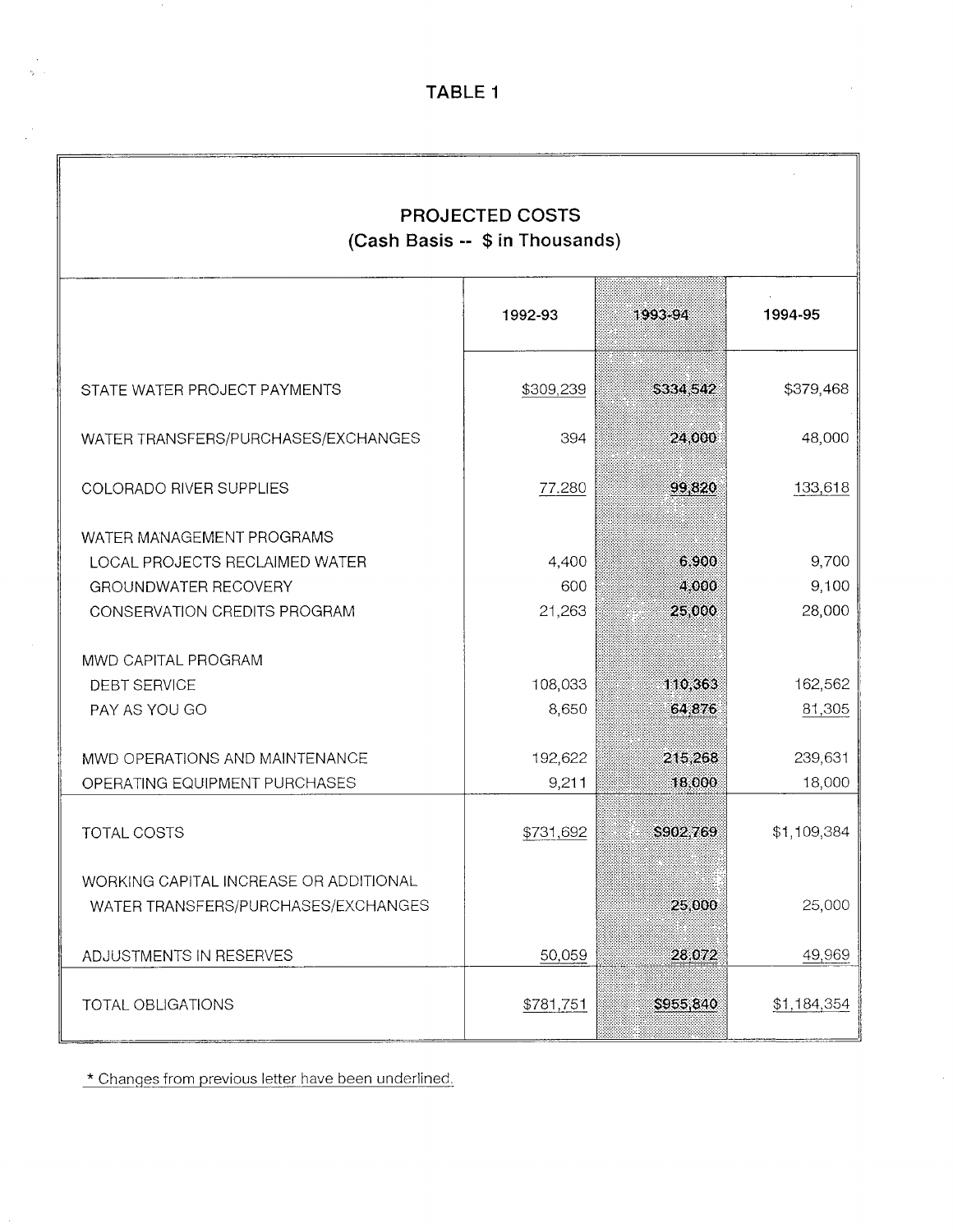$\epsilon$  $\hat{\mathcal{A}}$ 

 $\frac{1}{2}$  .

 $\sim$ 

 $\langle \cdot \rangle_{\rm{in}}$ 

 $\chi^2 \to \pi^0$ 

 $\begin{array}{c} 1 \\ 1 \\ 2 \end{array}$ 

| PROJECTED RECEIPTS<br>(Cash Basis -- \$ in Thousands) |           |           |             |
|-------------------------------------------------------|-----------|-----------|-------------|
|                                                       | 1992-93   | 1993-94   | 1994-95     |
| <b>WATER SALES</b>                                    | \$547,808 | \$676,290 | \$985,604 * |
| <b>TAXES</b>                                          | 82,310    | 90,000    | 94,500      |
| STANDBY/SERVICE CHARGE                                | 25,000    | 50 000    | 50,000      |
| INTEREST ON INVESTMENTS                               | 31,379    | 30,000    | 31,000      |
| POWER RECOVERIES                                      | 18,860    | 20,000    | 22,500      |
| <b>MISCELLANEOUS</b>                                  | 699       | 750       | 750         |
| <b>TOTAL RECEIPTS</b>                                 | 706,056   | 867 040   | 1,184,354   |
| PROJECTED USE OF STABLIZATION FUNDS                   | 75,695    | 88,800    | 0           |
| TOTAL USE OF FUNDS                                    | \$781,751 | \$955,840 | \$1,184,354 |

\* Does not reflect the cost reductions required to hold the water rate increase to \$69/AF as shown on Table 5.

\*\* Changes from previous letter have been underlined.

 $\sim$ 

 $\sim$ 

 $\bar{\beta}$ 

 $\sim$ 

 $\epsilon$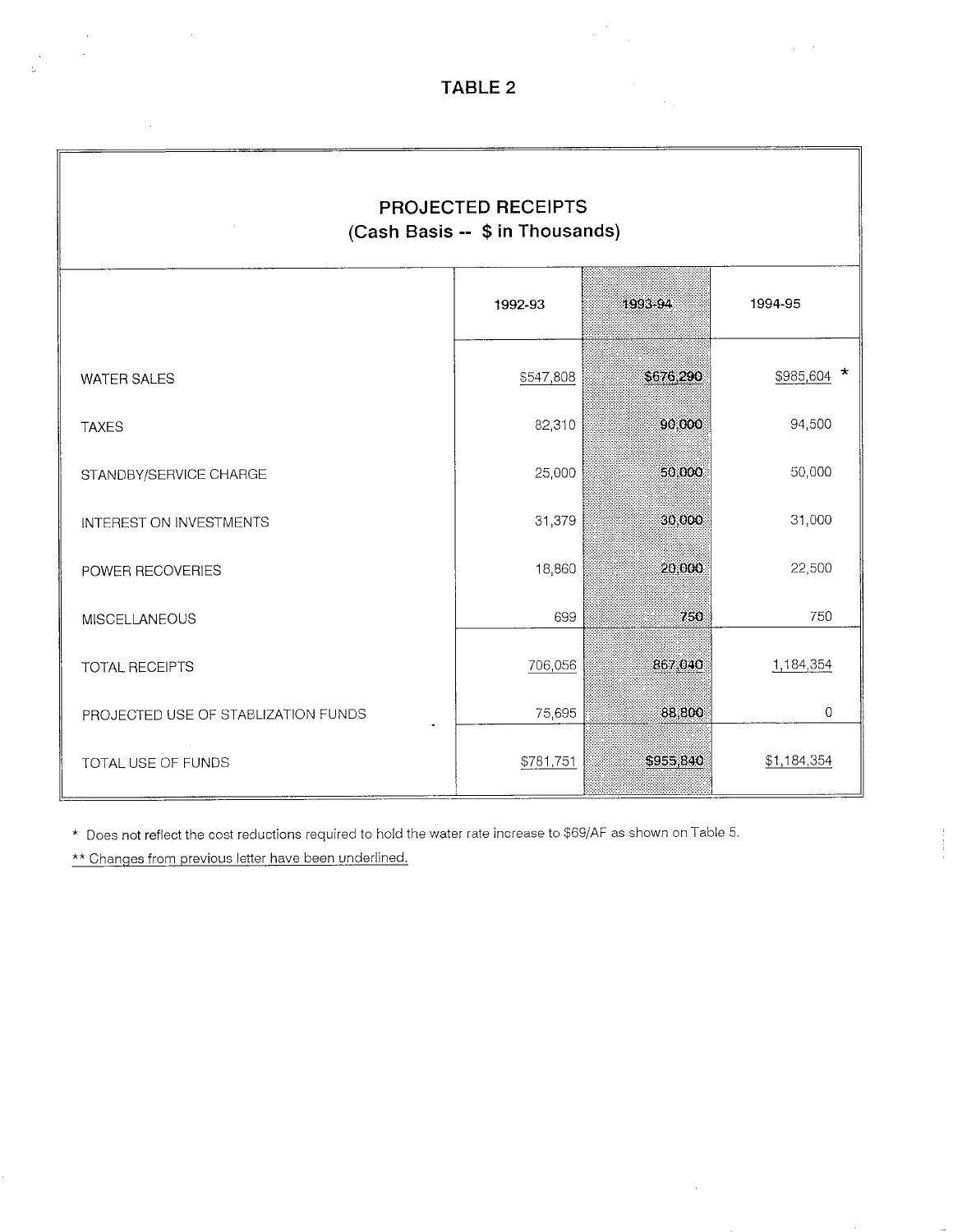$\mathcal{L}_{\mathrm{in}}$ 

 $\mathcal{A}$ 

 $\sim$  $\label{eq:2} \frac{1}{\sqrt{2}}\int_{\mathbb{R}^3}\frac{d\mu}{\sqrt{2}}\,d\mu\int_{\mathbb{R}^3}\frac{d\mu}{\sqrt{2}}\,d\mu\int_{\mathbb{R}^3}\frac{d\mu}{\sqrt{2}}\,d\mu\int_{\mathbb{R}^3}\frac{d\mu}{\sqrt{2}}\,d\mu\int_{\mathbb{R}^3}\frac{d\mu}{\sqrt{2}}\,d\mu\int_{\mathbb{R}^3}\frac{d\mu}{\sqrt{2}}\,d\mu\int_{\mathbb{R}^3}\frac{d\mu}{\sqrt{2}}\,d\mu\int_{\mathbb{$ 

| METROPOLITAN WATER DISTRICT OF SOUTHERN CALIFORNIA<br><b>AUSTERITY PROGRAM SAVINGS*</b><br>(\$ in Thousands) |                                            |                                               |                                               |
|--------------------------------------------------------------------------------------------------------------|--------------------------------------------|-----------------------------------------------|-----------------------------------------------|
|                                                                                                              | 1991-92<br><b>ACTUAL</b><br><b>SAVINGS</b> | 1992-93<br><b>PROJECTED</b><br><b>SAVINGS</b> | 1993-94<br><b>PROJECTED</b><br><b>SAVINGS</b> |
| <b>DISTRICT O&amp;M</b><br>REDUCE CONSULTANT BUDGET BY 25%                                                   | \$6,609                                    | \$8,500                                       | \$8,500                                       |
| REDUCE STAFF TRAVEL & EXPENDITURES BY 25%                                                                    | 500                                        | 500                                           | 500                                           |
| REDUCE DIRECTOR TOURS BY 25%**                                                                               | 192                                        | 750                                           | 250                                           |
| REDUCE DIRECTOR TRAVEL/CONFERENCE BY 25%                                                                     | 115                                        | 100                                           | 100                                           |
| REDUCE MATERIALS & SUPPLIES BY 20%                                                                           | 100                                        | 3,200                                         | 3,250                                         |
| FREEZE 79 O&M POSITIONS                                                                                      | 4,419                                      | 4,800                                         | 5,100                                         |
| OTHER O&M ADJUSTMENTS                                                                                        | 0                                          | 6,900                                         | 10,000                                        |
| <b>SUBTOTAL</b>                                                                                              | \$11,935                                   | \$24,750                                      | \$27,700                                      |
| <b>OTHER COSTS</b><br>CONSERVATION PROGRAM ADJUSTMENTS                                                       | \$4,000                                    | \$5,000                                       | \$10,600                                      |
| GROUNDWATER RECOVERY ADJUSTMENTS                                                                             | 0                                          | 275                                           | 2,300                                         |
| OPERATING EQUIPMENT REDUCTIONS                                                                               | 8,000                                      | 4,000                                         | 4,000                                         |
| ARVIN-EDISON O&M DEFERRALS                                                                                   | 0                                          | 1,000                                         | 0                                             |
| CAPITALIZE 18 MONTHS' INTEREST ON THE<br>1992 REVENUE BOND SALE                                              | 0                                          | 38,972                                        | 0                                             |
| <b>SUBTOTAL</b>                                                                                              | \$12,000                                   | \$49,247                                      | \$16,900                                      |
| ADDITIONAL SAVINGS NOT IDENTIFIED<br>IN AUSTERITY PROGRAM -<br>CRA SUPPLY PROGRAM DEFERRALS                  | 0                                          | 18,000                                        | 2,900                                         |
| OFFICE SPACE/PA CUTS/SALARY ADJUST/ETC<br><b>TOTAL SAVINGS</b>                                               | \$16,000<br>\$39,935                       | \$6,700<br>\$98,697                           | \$0<br>\$47,500                               |

\*BASED ON PREVIOUS ESTIMATES DEVELOPED IN 1991

\*\*ASSUMES SUSPENSION OF DIRECTOR TOURS IN 1992-93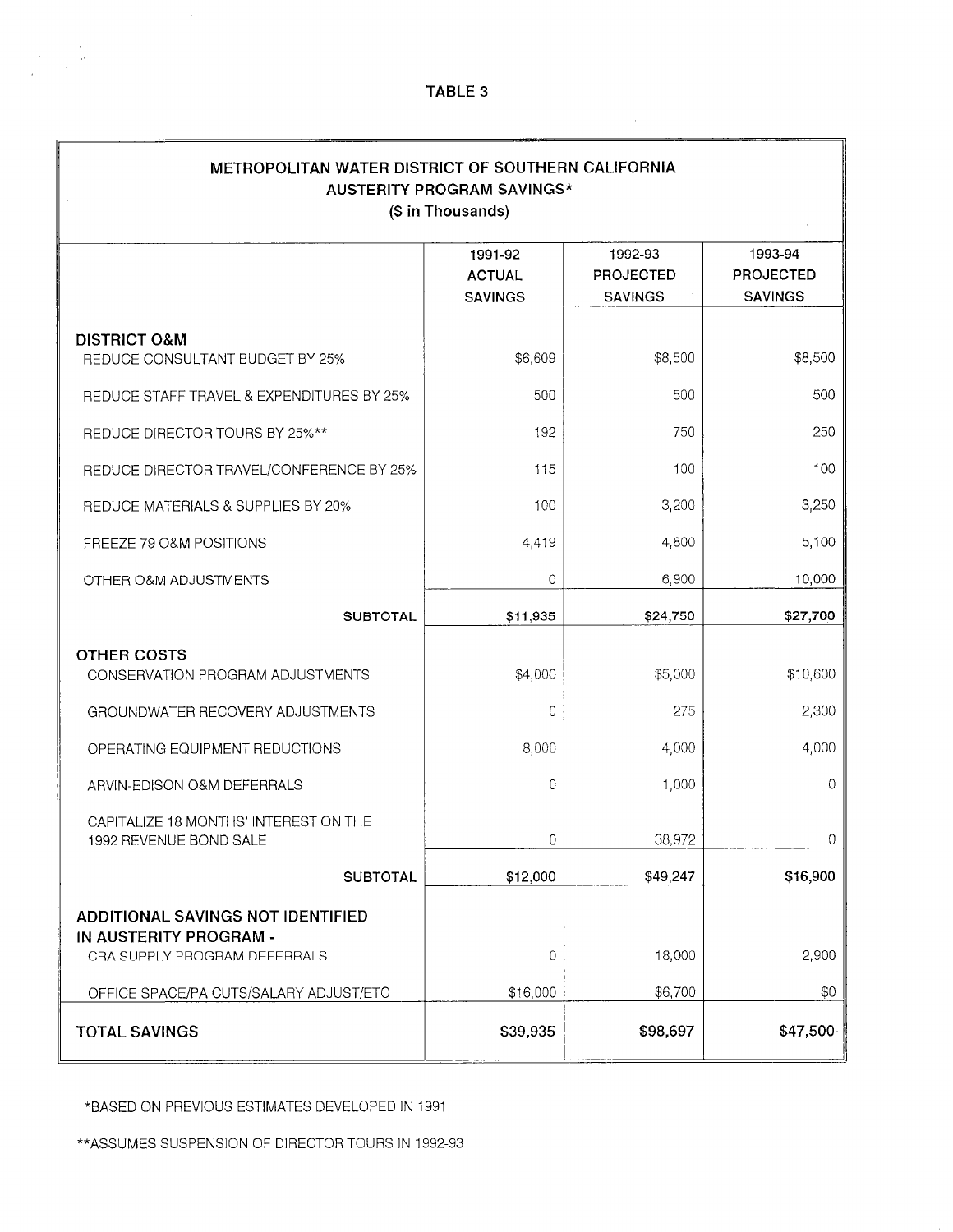$\bar{a}$ 

| ALTERNATIVES FOR SETTING WATER RATES FOR 1993-94                 |                                       |                                       |                                       |
|------------------------------------------------------------------|---------------------------------------|---------------------------------------|---------------------------------------|
|                                                                  | A                                     | $\mathbf B$                           | $\mathbf C$                           |
| <b>STANDBY CHARGES</b>                                           | \$10 PER<br><b>PARCEL</b><br>(\$50M)  | \$0                                   | \$5 PER<br><b>PARCEL</b><br>(\$25M)   |
| <b>SERVICE CHARGES</b>                                           | \$0                                   | \$50M                                 | \$0                                   |
| <b>TAXES</b>                                                     | <b>SAME RATE</b><br>.0089%<br>(\$90M) | <b>SAME RATE</b><br>.0089%<br>(\$90M) | <b>SAME RATE</b><br>.0089%<br>(\$90M) |
| <b>COST REDUCTIONS/</b><br><b>SHIFTS TO BOND FUNDING</b>         | \$33.2M                               | \$33.2M                               | \$33.2M                               |
| USE OF STABILIZATION FUNDS                                       | \$88.8M                               | \$88.8M                               | \$88.8M                               |
| UNTREATED NONINTERRUPTIBLE<br><b>RATE INCREASE PER ACRE-FOOT</b> | \$57/AF                               | \$57/AF                               | \$72/AF                               |

Notes:

- 1. Service charges would be imposed directly on member agencies and can be allocated base service connection capacity; acreage; property parcels; population, and assessed valuation or a combination thereof.
- 2. Connection fees and other sources of firm revenue will be pursued in later years.

 $\mathcal{L}$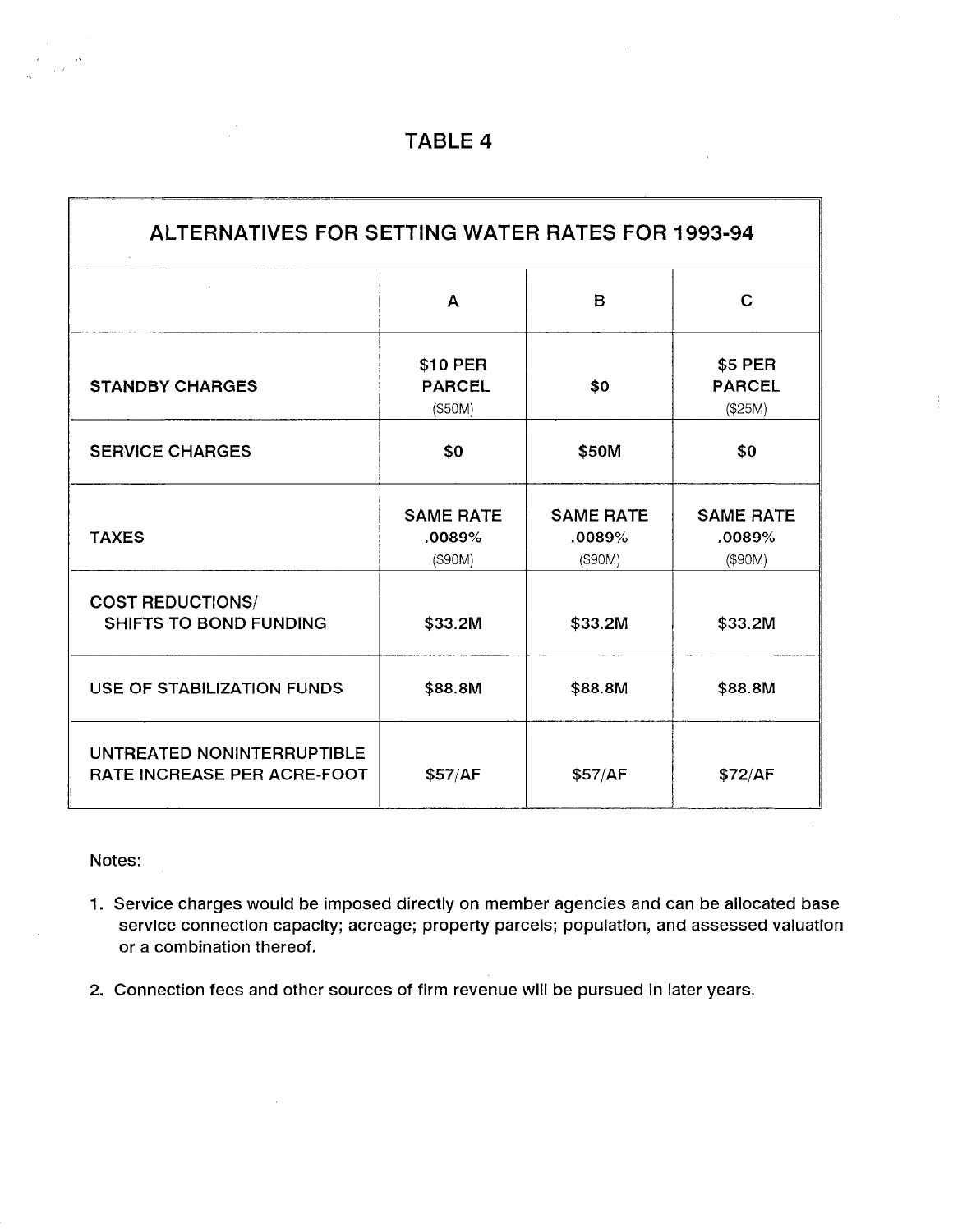PROJECTED WATER RATES 1992-93.TO 2002-03 (\$ IN THOUSANDS) 1992-93 1993-94 1994-95 1995-96 1996-97 1997-98 1996-99 1999-00 2000-01 2001-02 2002-03 PROJECTED WATER SALES (1,000 AF) 2,014 2,056 2,192 2,306 2,317 2,363 2,410 2,456 2,495 2,525 2,550 REQUIRED WATER REVENUE, NET OF AUSTERITY MEASURES (1) \$626,780 \$765,100 \$890,837 \$1,129,654 \$1,256,532 \$1,330,051 \$1,405,054 \$1,438,497 \$1,541,976 \$1,542,111 \$1,648,442 (USE)/BUILD-UP OF STABILIZATION FUNDS (\$75,695) (\$88,800) \$0 \$0 \$0 \$0 \$0 \$0 \$40,100 \$2,800 \$56,100 \$0 UNTREATED NONINTERRUPTIBLE WATER RATE (PER ACRE-FOOT) (2) \$269 \$326 \$395 \$479 \$524 \$537 \$549 \$561 \$573 \$585 \$595 INCREASE OVER PRIOR YEAR \$47 \$57 \$69 \$64 \$45 \$13 \$12 \$12 \$12 \$12 \$10 TREATMENT SURCHARGE (PER ACRE FOOT \$53 \$66 \$84 \$64 \$67 \$92 \$107 \$116 \$126 \$126 \$134 INCREASE OVER PRIOR YEAR \$14 \$14 \$13 \$18 \$0 \$3 \$5 \$15 \$11 \$8 \$2 \$6 ADDITIONAL REVENUE \$25,000 \$50,000 \$50,000 \$50,000 \$50,000 \$50,000 \$50,000 \$50,000 \$50,000 \$50,000 \$50,000 COST ADJUSTMENTS (3) (\$48,400) (\$33,166) (\$95,390) (\$14,600) \$35,800 \$33,600 \$43,700 \$84,900 \$89,600 \$103,700 \$64,600 PROJECTED DEBT/EQUITY 0.53 0.50 0.71 0.75 0.76 0.80 0.80 0.80 0.80 0.77 0.77 (1) NET OF ADDITIONAL REVENUES AND COST/PAYG ADJUSTMENTS IN SPECIFIED YEARS.

(2) ASSUMES A 21.17 PERCENT ANNUAL RATE INCREASE FOR 1993-94, 1994-95, AND 1995-96.

(3) ASSUMES PAYG EXPENDITURES BELOW 20 PERCENT OF THE CAPITAL IMPROVEMENT PROGRAM IN ANY YEAR ARE MADE UP IN LATER YEARS.

ASSUMPTIONS

SEASONAL RATE HAS A CONSTANT DIFFERENTIAL OF \$101/AF

SEASONAL SALES REPRESENT 25 PERCENT OF TOTAL SALES

MINOR DIFFERENCES ARE DUE TO ROUNDING